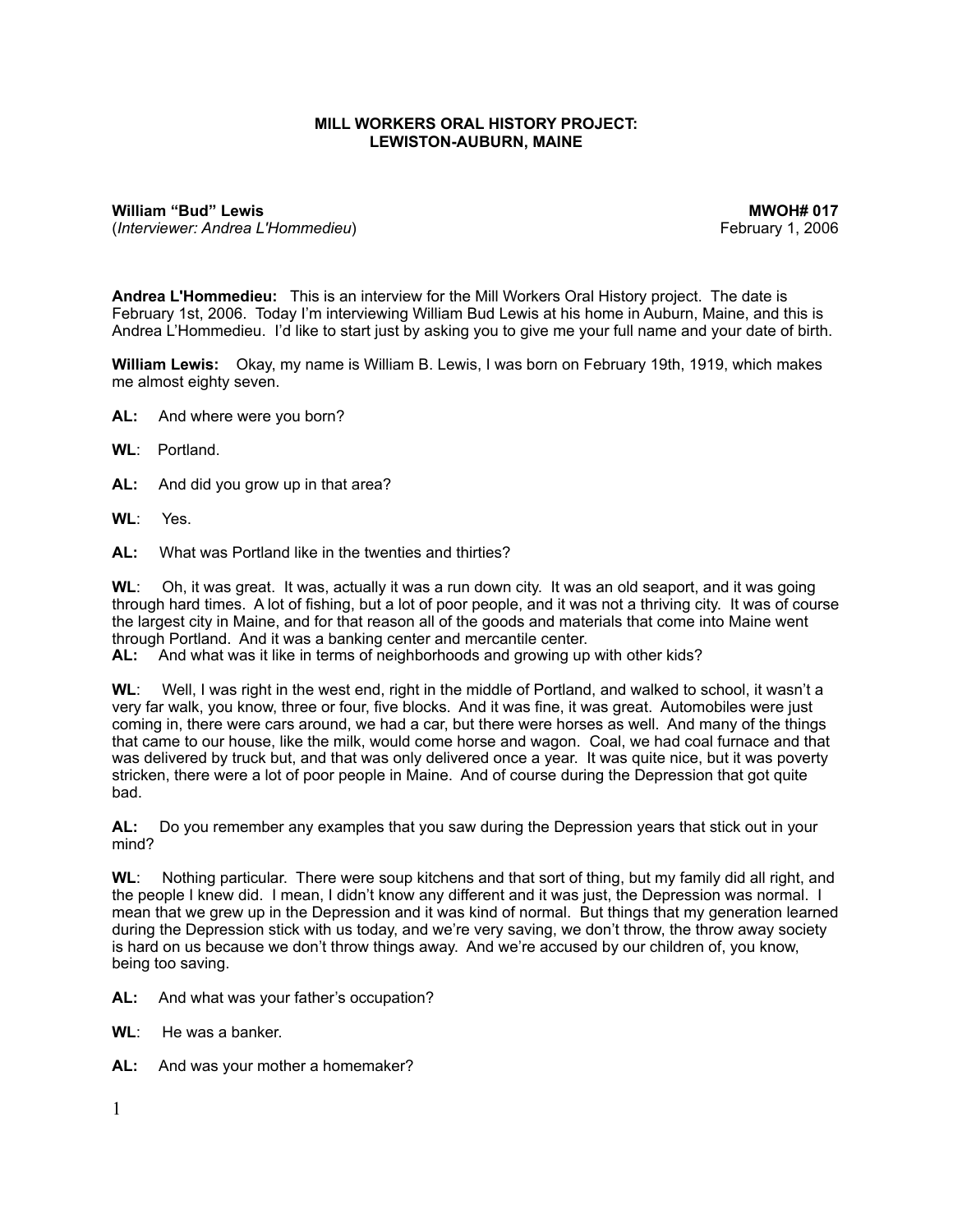**WL**: She was a homemaker. Women didn't work in those days very much. Some women worked in the factories, and in the sardine plants. And from my house I could hear the sardine sirens blowing when the boats came in, and the siren, when the boat, sardine boats came in they'd blow this siren which could be heard all over that part of Portland, and the people who worked in the sardine packing plants would hear the sirens and go to work and pack the sardines. That was probably one of the bigger businesses in Portland at the time.

**AL:** Now, what brought you to the Lewiston-Auburn area?

**WL**: Well, there's a long, long story and I won't go into it too, in too much details. I went to college and was an engineer, mechanical engineer, and I studied internal combustion engines. So in 1939, between my junior and senior years at college, I went to work for Pratt & Whitney Aircraft in their experimental department, and when I graduated they wanted me back, so I went back to Pratt & Whitney and I worked there until 19-, all through 1948.

 But my parents were living in Portland and wanted me to be near them, so my father said, you've got to come up and interview fora job in Maine, if you'd like it, you know, we'd like it, to have you move back. So I interviewed with a man named Robert Braun who was the chairman of the board of Bates Manufacturing. Bates Manufacturing had been incorporated in 1945, after a very tough period of time when textile mills – you're going to edit all of this, I assume, so –

**AL:** If there's any publication, yeah.

**WL**: Yeah, I mean, this, my, my speaking is just for your purposes, right, okay. During the war, textile mills were (*unintelligible word*) flourish, they boom, they make millions, because they're making uniforms, tent materials, parachute cloth. So all the mills get into a war effort and they really boom. But after the wars, when times are tough and the country is trying to recover, the mills have a really tough time. And they were on the verge of going out of the business during the Depression.

 Well, one of the biggest customers of the Central Maine Power Company at the time were textile mills and other mills in the state of Maine. And Central Maine had kind of a vested interest because they were selling the mills an awful lot of electricity, because the mills after the war were running more and more on electricity. And it was so crucial, and they were the biggest customers of the Central Maine system, but also the workers. And textiles is a very labor intensive business, so there were thousands of employees. It's ironic to me that in the Bates Mill today they have almost as many employees as they did when it was a textile mill. We didn't think we'd ever see that again.

 But Androscoggin, Bates, and Hill in the one chain of mills, there were the others, the Libbys and the Continentals, but I'm talking Androscoggin, Bates and Hill, along with a mill in Saco, the York Mill, and the Edwards Mill in Augusta that were independent cotton mills. And Central Maine Power was sort of working for all of them, they were doing the accounting, the purchasing, and they were doing it all from Augusta right out of the Central Maine headquarters.

 Well, Securities and Exchange Commission said, you can't do this any more, you've got to decide whether you want to be an electric utility or a manufacturing company, so you've got to split up. So Central Maine Power sold five cotton mills, the Androscoggin, Bates and Hill in Lewiston, the York in Saco, and the Edwards in Augusta, they sold them to this newly formed company called Bates Manufacturing Company, Inc. They took the Bates Mill name, and then they had the Androscoggin Division, the Hill Division, the Edwards Division, the York Division, along with the Bates Division. But it was Bates Manufacturing Company, Inc.

 And so they separated from Central Maine Power, they began to have their own offices. And Robert Braun, of Porteous, Mitchell & Braun, was the first chairman of the board, and Herman Ruhm was the president, he came from sales, he was in Bates Fabrics before, that was the selling house for these mills in New York. And a man named Fred Scribner, a lawyer in Portland, became the treasurer. And it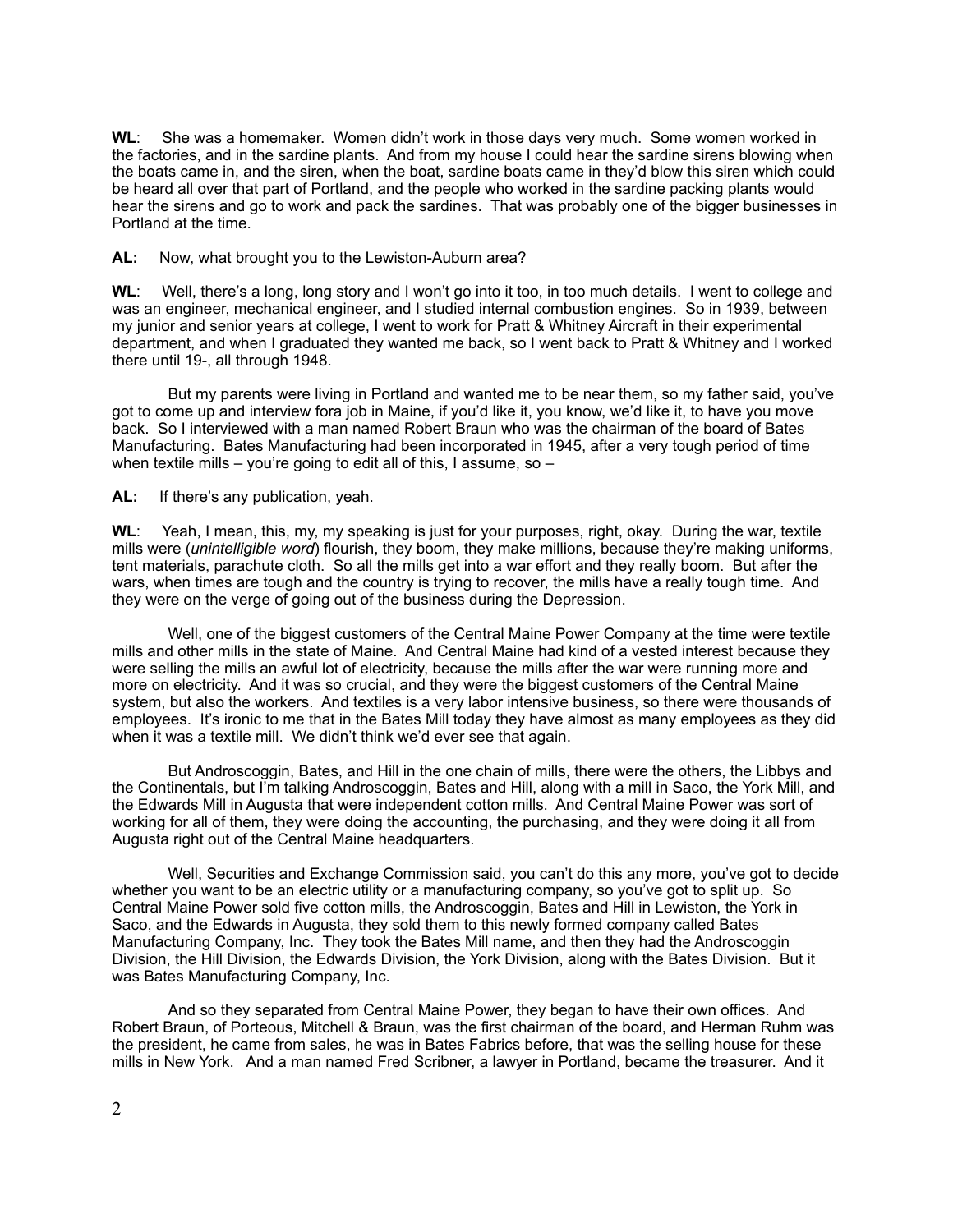was all Maine management, and it thrived from 1945 until 1956, and got bigger and better every year because the boom times were coming, you see, and they put all the money that was made right back into the mill. So they did a lot of modernizing from 1945 up through the early part of the 1950s, a seven or eight year period.

 And somewhere during that time, into the, maybe into the fifties, there was a man named Lester Martin who owned a company known as Consolidated Textile in the South, and he'd made an awful lot of money with his textile mills in the South. And he saw Bates, and he saw how well it was doing, so he started buying stock. And to make a long story short, in an unfriendly battle, he took, he bought enough stock, he eventually in 1956 got up to fifty two percent of the Bates Manufacturing stock. So the whole original Bates Manufacturing Company, Inc. board of directors, even into the plant managers, some of them, they all left in 1956 and it became, it was the same company but a new, out of state management.

 And of course there are a lot of different opinions on this, but the general Maine opinion was, and this take over was fought desperately by Lewiston politicians, but they couldn't stop it. They tried, they did everything they could to stop this man from taking control of the company, but he got control. They left, and the mills continued. But the prophecies were correct. He didn't want to run it to keep it running; he wanted to run it to make money. And so from 1956 until 2000, that's a long time, forty four years, Bates went downhill because, although they did put some money into it, they didn't put a tremendous amount of money, and so we began to lose our position as a leading cotton textile mill.

 Our bedspreads weren't the only thing. Originally there were sheets and blankets, and probably one of the most important, ladies dress fabrics. And Bates in the early fifties, very early fifties, developed something they called disciplined fabric. Fred Lebel may have told you about all of this.

## **AL:** No.

**WL**: But, well he wasn't even working for Bates at the time, he was working at Continental Mill. And Bates Manufacturing Company, Inc. had a big research and development department, which was located in the Androscoggin Mill, with a lot of chemistry people, Ph.D.s in textile chemistry. And they developed this disciplined fabric, which was wrinkle proof, that was the principal thing about it. But it ultimately became stain resistant and wrinkle proof, and shrink resistant.

 Many mills had what they called sanforizing. Sanforizing was primarily a process which prevented shrinkage. Cotton fabric will shrink, and it was a terrible thing, you know, you buy something and it shrinks, and you expected it to shrink. And in those days, if you were going to go buy undergarments or close fitting garments, you would always buy something a little on the large side of what you really needed, knowing that it was going to shrink.

 Well anyway, disciplined fabric came along and was an overwhelming success. It was used on, one of the big customers were Arrow Shirts, which you probably never heard of, but they were big in that, and Manhattan Shirts. And the biggest one of all was the Hill Mill which made shirting goods. Textile mills make all kinds of fabrics, you know, heavy fabrics and light fabrics, and that's just in cotton. You can get into wool, and you can get into other types of, lots of types of wool. But I'm talking mainly cotton, because Bates was always a cotton mill, never anything else, never a woollen mill.

 But they did get into blends, cotton and polyester blends. And the disciplined fabric came along, and then after that we developed other fabric treatments, complex chemical treatments with cross linking fibers to prevent shrinkage and to make them, if you put press in them then press will stay and they wouldn't wrinkle, so Bates became quite a plant and quite a business.

 And each division, each of the five divisions was making over a million dollars a year, that as a corporation was the largest company in the state of Maine, on employees, with somewhere in the neighborhood of six or seven thousand employees, around twelve hundred in each plant, and the greatest profits. And this was from '45 through '55, in that general area. And then things started to turn.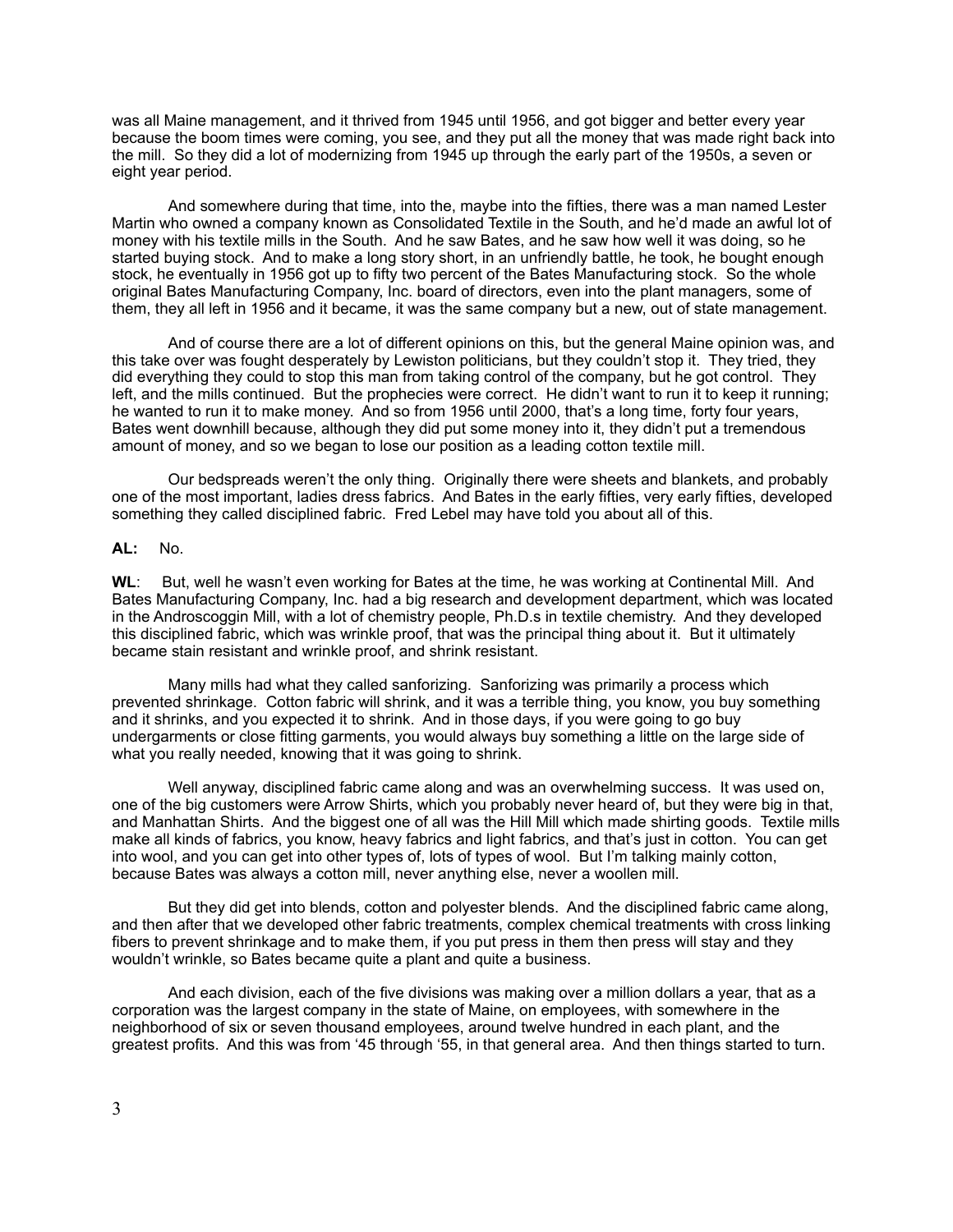Now, I don't want to keep going on one vein and talk your ear off, so I'll stop at that point and you can ask me other questions.

**AL:** Well, you, over the years you saw a lot of different presidents at Bates. Can you talk about them in order, if you can remember them in order?

WL: Oh, I can remember them, I've written them down. I can't talk about each one because there are too many, but I told you that 1945 was the beginning. It's not when I came to work, I came to work in 1949. But Herman Ruhm was the president, and the whole board of directors, the company was formed by Robert Braun and Herman Ruhm, Fred Scribner, and they had a Boston brokerage firm that put up the capital to buy it. And all of this has to come into the picture, and I wasn't privy to all of that, but I know generally what happened.

 So they formed this corporation, and lots of people that are well known in the state of Maine were involved in this. Herman Ruhm was widely known, Bob Braun, of Porteous, Mitchell & Braun was very well known, and Fred Scribner, the treasurer, had a young man working with him named Vincent McKusick, and Vincent later became a Chief Justice in the state of Maine. So they had a lot of good people. Pierce, Atwood, Scribner, Allen and McKusick who was the, were our attorneys. And so that was a big Maine management and, but it got blown away in an unfriendly stock take over.

 So then there was a salesman from New York, Bates Fabric salesman, Frank Morbey, he became president. I'm not going to give you all of these names because there's too many of them.

 And then in 1957, Lester Martin himself decided he'd be the president. He's the guy that took over the mills. And he put in his son and other people, and his own lawyers and attorneys, well, lawyers and attorneys are the same thing, but he put his own top management. Here's Bud Lewis, he's just an engineer. By that time I was the chief engineer, and so I worked with all of these original Maine people because I was the chief engineer, after a while, not originally, but in 1954.

 In my own behalf, I went to work in 1949 for the then chief engineer, a fellow named John Murphy, and after three years they said, Bud, we'd like to have you become the plant engineer of the Edwards Mill in Augusta, and that will put you in a position to come chief engineer when John Murphy retires, and he will be retiring. Well, the long and short of it was, he retired in 1954 and I became the chief engineer and remained so until I retired in 1985, and they didn't replace me so I was a consultant from then until the year 2000. And at that point, it was on its last legs, and my wife died, and Bates was going to move from Lewiston to Monmouth, Winthrop, I beg your pardon, Winthrop. And we looked at a mill out there, and Fred Lebel was at that point the top man, he was running the plant, the plant manager, with possibly an interest in it. And you would have to find out from him whether he had a financial, he did have a financial interest in it by then.

 So I worked very closely with Fred, and he was my superior of course, because he was running the mill, and I said, Fred, I'll stick it out until you get the plant moved from Lewiston to Winthrop. And at that point the backers, there was a Chinese man named Thomas Tang, the two Tang brothers that had money in it, and they said they wanted to move it but when the chips were down, the money was not forthcoming, and Bates went out of business in early 2000, 2001 maybe, 2001.

 And so I worked right up through 2000 and not much into 2001, and Fred continued to work and then it went out altogether, and he bought some equipment, he went into the Hill Mill, and he can give you all of that.

 So that's a quick rundown, but I worked, including Fred, Fred Lebel was the sixteenth president or chief operating officer of the company, so I worked with sixteen heads of operations. That's too many, that's too many for any company in a period of time which was about fifty years. But it shows what a strong business it was, to survive all of these people.

**AL:** That's a lot of turnover.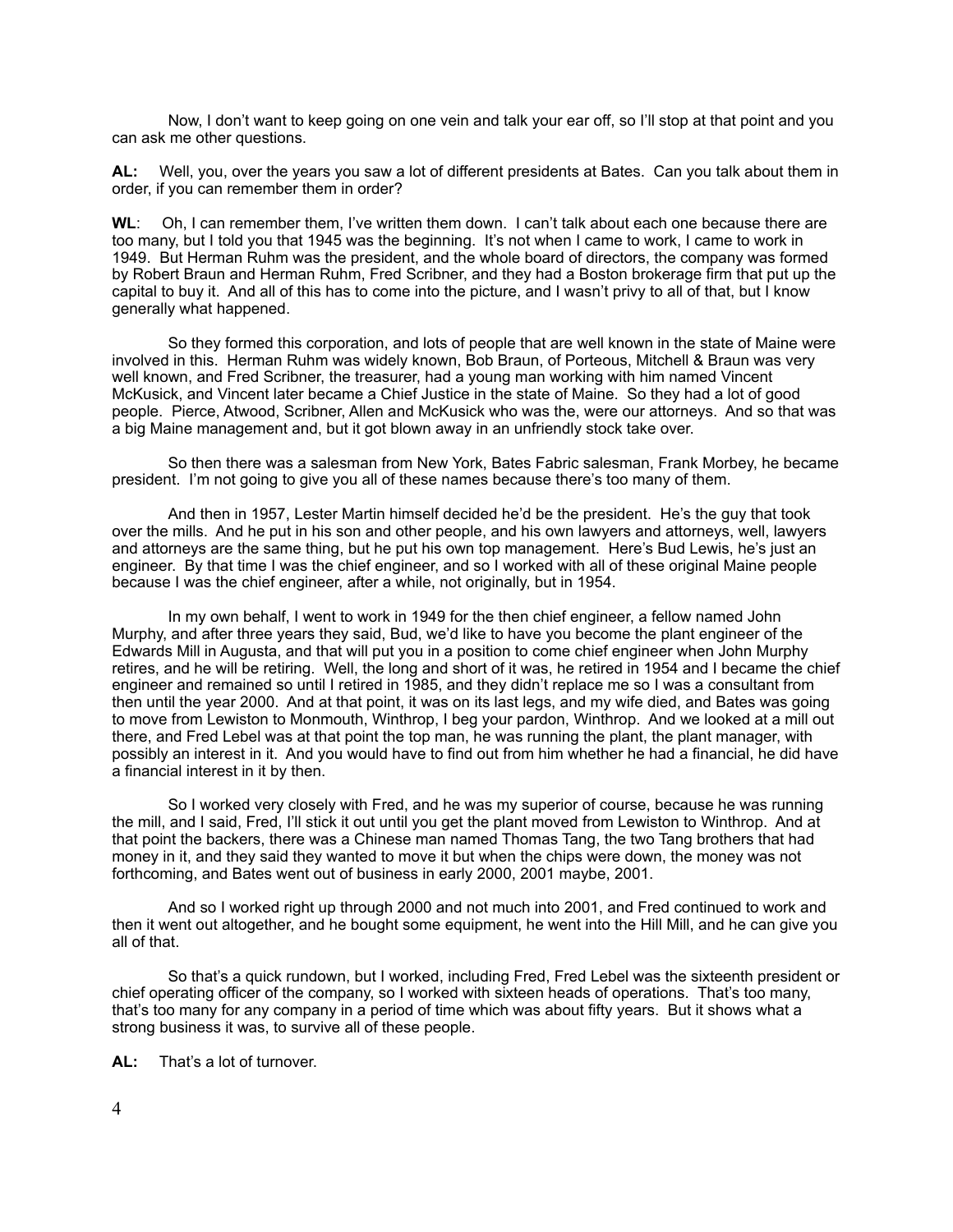**WL**: It's a lot of turnover, but, and all the time shrinking, shrinking, shrinking, because it was not long after 1956 that Lester Martin did what everyone said he was going to do, he closed the Androscoggin Mill, and then he closed the York Mill, and then he closed the Hill Mill, and then he closed, let's see, the Androscoggin, York and Hill, and then he closed the Edwards Mill and the only thing that was left was the Bates Mill.

 Now, the Bates Mill was the only one that made bedspreads. They were all different types of mill, although several of them were similar. The Hill Mill made up very fine goods as I told you, fabric, shirting materials and, for the disciplined fabric. And the York Mill did likewise. The Androscoggin Mill was a rayon mill.

**AL:** Is that where they made parachutes?

**WL**: No, we didn't make parachute cloth. The parachute cloth, the one I just referred to, was made by the Cabot Mill in Brunswick, and that's, the mill is still there but it's not a textile mill any more. But it's right, you've seen it, I'm sure, it's right near the river, right near the bridge that goes Topsham, but it's not on the Topsham side, it's on the Brunswick side. On the Topsham side is the Pejepscott Mill, which was a paper mill, and that's gone, too.

 Maine has made tremendous transitions, and Lewiston, I mean, there was a lot of sobbing and crying and, this is going to ruin the community. But the great thing about it all is that Bates died so slowly that other things began to come in. Liberty Mutual was one. Are you familia with Liberty Mutual, the insurance, and they went, they built a plant. And then of course in Auburn we had Pioneer Plastics which came in and became a big entity, and General Electric built a plant. And lots of plants were built in Lewiston and Auburn during the time that the Bates mills and the Libby mills and the Continental Mill, which were thriving when I came here, when they all went under. But the city survived, and now it's booming again. It's a boom or a bust, or somewhere in between.

**AL:** Because Auburn was very dependent for many years on the shoe industry.

**WL**: Auburn was shoes, shoes and shoe machinery, the machinery that is used in the shoe business, in the shoe factories. And shoes did for a while survive as the mills went under. You can't write any history without bringing in Bob Roy, for instance. Have you heard of Bob Roy? You haven't.

Well, he was a very well known Lewiston entrepreneur, and his father, let's see, had a transportation company and he hauled cotton for the Bates mills between Lewiston and Saco and Augusta, and he built up a cotton handling business, a freight business. Well eventually, when the Continental Mill went under, he bought it as just a property, not as a going business but as a property, and he put shoes into it. And so he got a number of smaller shoe companies, and it worked out well.

 He had a partner named Jerry Therriault who owned Lewiston Crushed Stone at the time. That was a big business. All of these are people who were big in the community in their day, you know.

 And so Bob bought the Continental and filled that up, and then he bought the Hill Mill from Bates and he filled it up with more shoes, and then he, let's see, then there was another fellow, a man named Rosenthal who was a Waterville businessman, and he was a tremendous factor in saving Waterville, which was going through the same problem because Waterville had textile plants. And he had an urban renewal, he built one of the first big malls. He, actually it wasn't a mall, he converted downtown Waterville into a mall, so it was, the downtown was almost like a mall.

 But he made a lot of money, then he came out and he built the Promenade Mall, which is now out on Lisbon Street. But he also, let's see, he bought the Androscoggin Mill, and I don't want to get into, there's just too much of it, you see, too much of it. But the end result is Lewiston survived, Lewiston and Auburn survived.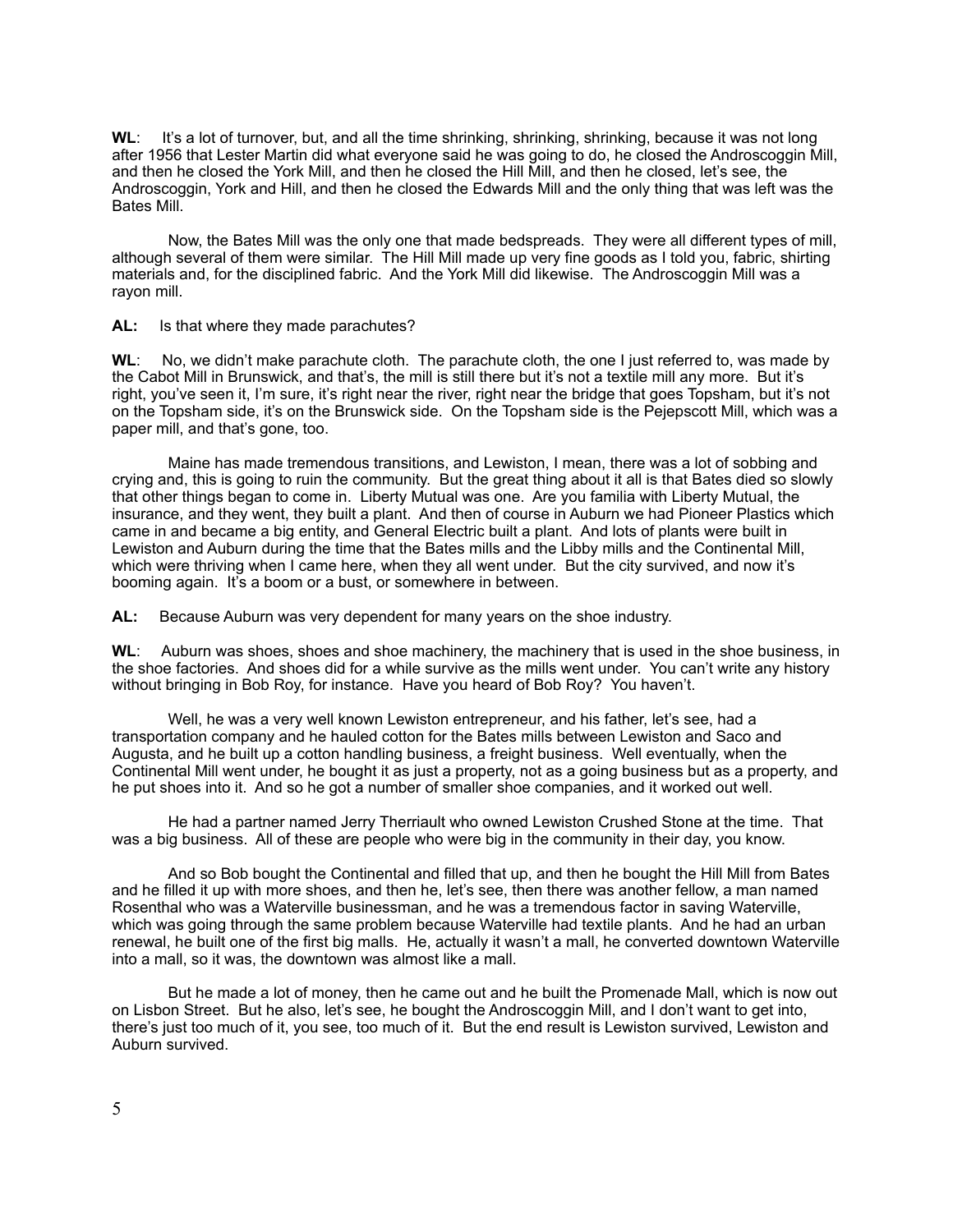Now, we started all of that out with all of these people, and people won't even remember their names today unless they worked for the mills, and there aren't many left. I can only think of one man who worked at the mills as long as I did, in current times.

 When I came to Bates in 1949 we had a newspaper, a magazine, a Bates magazine, and I noticed in reading these things that there was a Napoleon McGraw who worked in the Androscoggin Mill, and he'd worked there for fifty years in all. And I thought, my God, anyone working in one place for fifty years? Unbelievable. And it ended up, I did not work as a direct employee for fifty years, because I only worked from 1949 to 1985, but I continued on as a consultant and worked two or three days a week until 2000, so I put in fifty years myself. It's mind boggling, because one of the biggest parts of my career was working for Pratt & Whitney Aircraft, which really I loved that.

**AL:** Now, in your position at the mill as an engineer, and then chief engineer, what did your job entail on a daily basis? Was it management mostly?

**WL**: Well, originally, in 1945, see, Central Maine had been working on all these plants, but in 1945 they had to have a central engineering department. And each plant had its own machine shop, carpenter shop, electric shop, which handled all the utilities, all the substructure, the infrastructure of the mills, and each one had a plant engineer. They called them master mechanic in those days.

 That's another thing you're going to get into here somewhere along the line if you interview enough people, the titles of all the people have been changed. There were all these weird titles, like bobbin girl, and second hands and overseers, all of them changed, all of those things have been changed.

 But anyhow, the central engineering department did major design and work on things like changing the lighting in all the mills from incandescent to flourescent. And when I arrived at the mills, they just had finished, in all five mills, putting in flourescent lighting, the four foot tubes, instead of bulbs. And they put in central heating for the three mills in Lewiston.

 Actually, the first project I worked on when I came here was tying the three mills in Lewiston together on one electric system. They had been, as I told you, three independent mills. Now they were Bates Manufacturing, so the first thing to do was instead of having three customers of Central Maine Power, and in those days you bought power, it got cheaper and cheaper and cheaper as you bought it, you bought blocks of power, you had to be so many kilowatt hours a month of high price, and then it went down, down, down, down. If we were one customer, we could save fifty or sixty thousand dollars a year, which was seen like big money in those days, by being one customer of Central Maine Power instead of three customers of Central Maine Power.

 And also, each mill was generating its own power with its generators, and those generators are still running. Florida Power and Light owns them as far as I know, they got them, they, that's another story, when Central Maine lost its generating capacity.

 So the central engineering department at Bates did things of that nature, so we had one power system and we had to lay, put in new lines, high voltage, well, six hundred volt lines which was fairly high voltage. Then we linked together, another project I worked on was linking the, tying them together steam wise so instead of having an old boiler in Androscoggin Mill, and old boiler at Hill Mill, and some old boilers, in fact I think they had about twelve of them at Bates Mill, we put in two boilers at Bates Mill and tied the mills all together and had a central steam station, and saved an awful lot of money on the generation of steam, and I worked on that.

 And also, we automated all the power plants, electric generating plants. The Bates Division had two generating plants, one up in Number 5 mill, the sawtooth building, one down on the river bank near the Continental Mill, and Hill Mill had one, and it's still running, up in the middle of the Hill Mill, and Androscoggin had one that's still running way down at the end of the Androscoggin Mill near the Pepperill Mill, we tied those all together so we had one connection with Central Maine Power, so that was a project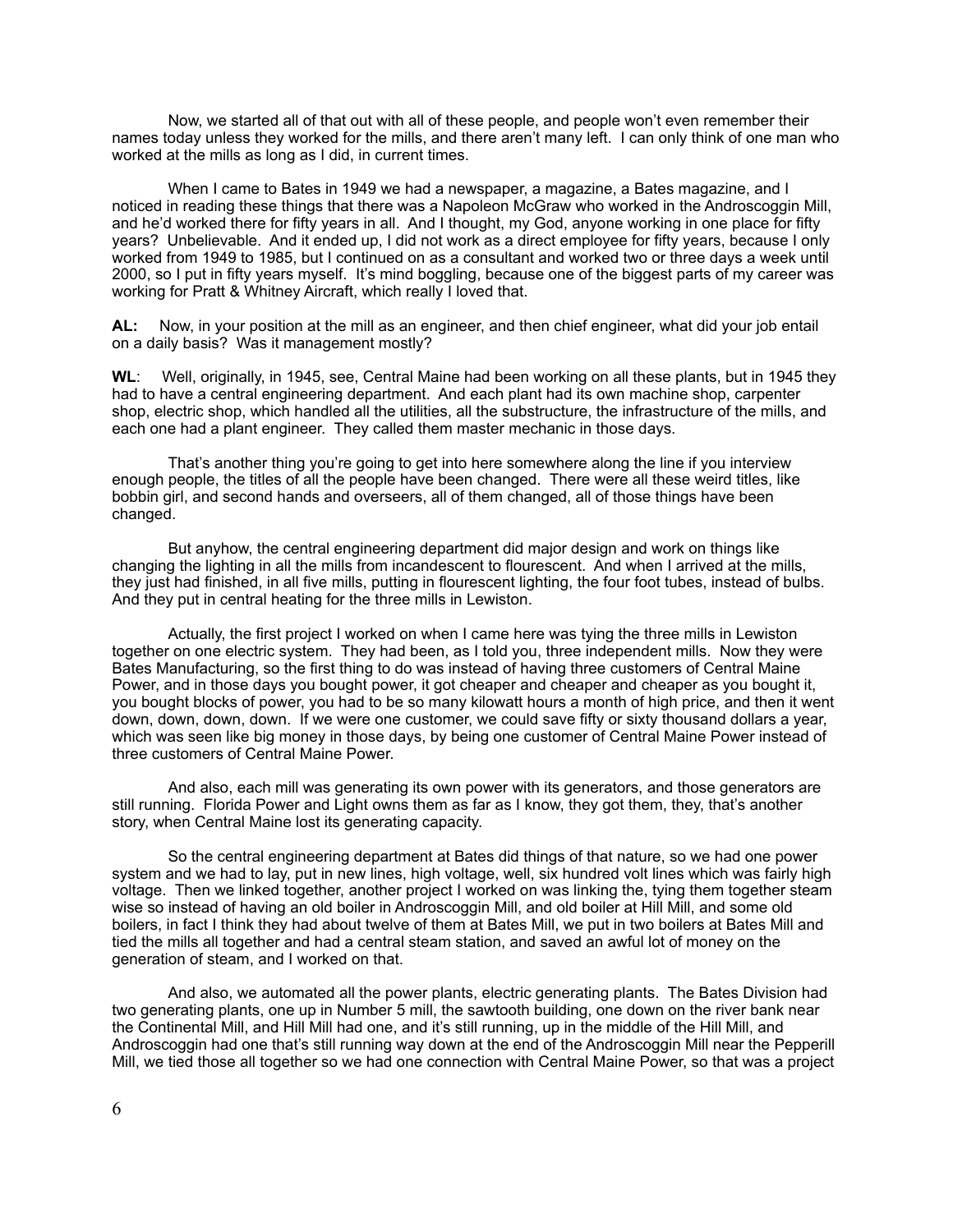## I worked on.

 There were lots of things. And any major engineering, which required engineering design as opposed to maintenance. See, maintenance and engineering were separate, and the maintenance was done by a plant engineer and the carpenter, pipe shops, electric shops in each mill, but the major changes like steam plants, electric, over all changes, and new construction. We built a new weave shed in Augusta, and we put air conditioning of a sort in the Hill Mill, and the extended it into Bates. Never did get to Androscoggin. And so we put air conditioning of a sort in there.

 And ultimately we got, in the Hill Mill, we got refrigeration, which was becoming crucial in the textile industry. To get faster and faster machinery, and to get cheaper and cheaper and cheaper, the machinery has to go, be modernized, has to run faster, has to use less labor. But also, has to be air conditioned because a cotton fiber is very sensitive to humidity and temperature. And that's something about the jacquard woven bedspreads that were made by people, French Canadians who have been in this for generations, and they were dealing with machines that had leather and wood and string all as part of the over all, have you ever seen a loom, you've seen a loom running, Fred Lebel's loom maybe?

**AL:** No.

WL: Well, you should see his looms, because they're jacquard looms and there's a lot of overhead structure. You know anything about how a loom works or what it does?

**AL:** I've heard a little, but.

**WL**: Well, I'll just, I can give it to you very quickly. Any piece of woven fabric has to be made on a loom or a machine similar to a loom. There are other kinds of machines that do knitting and other things like that, but we're talking weaving. Well in weaving you have a lot of strands of yarn, and they're all on a great big wheel, it's called a beam, and they're going in hundreds of ends, each individual threads you might say, these ends are going into a loom. But they're all under control. Once they're in the loom, you can lift them, or you can not lift them. And pretty soon we're going to be onto a computer here, you'll see.

 In the jacquard loom, each and every lengthwise yarn, which is the warp, is controlled, it can be lifted or it can be lowered in a pattern. And so they're going like this all the time, and every time they go one way or the other, a bobbin goes through and takes in what we call filling, they call it the warp and the woof, you know? Well it's, filling is what goes in crosswise, with a bobbin.

 And the jacquard loom can selectively pick up different lengthwise ends, and make a pattern. And you can do other things, you can put tufts in, and so you can come up with a very complex woven pattern which turns out to the George Washington's Choice Bedspread, which is beautiful. And I still have one. Well, I have a lot of them, in fact, I have a lot of bedspreads, and they're beautiful things. And people still, a limited supply, a niche market, a limited number of people will still want those old fashioned bedspreads because they look beautiful.

Now I'm losing track of myself here.

**AL:** And so you were saying hat people had worked on these for generations.

**WL**: Yeah, well the, they worked on the old machines, and then the machines started to get more and more and more modern. You could not move these machines without moving the people, because, but the reason I said wood and leather, which these looms were for and, oh, I was talking humidity and air conditioning, it was very crucial that everything be just right. Cotton is very subject to static electricity, and you know how it is, sometimes you can rub across a carpet and get sparked. Well, that makes little fibers go all astray, they won't do what you want them to do. So by controlling the temperature and humidity of a weave room for instance, and spinning rooms, you can make the machinery much faster. So all of that had to be done and the engineering department did it. And the southern mills were built that way.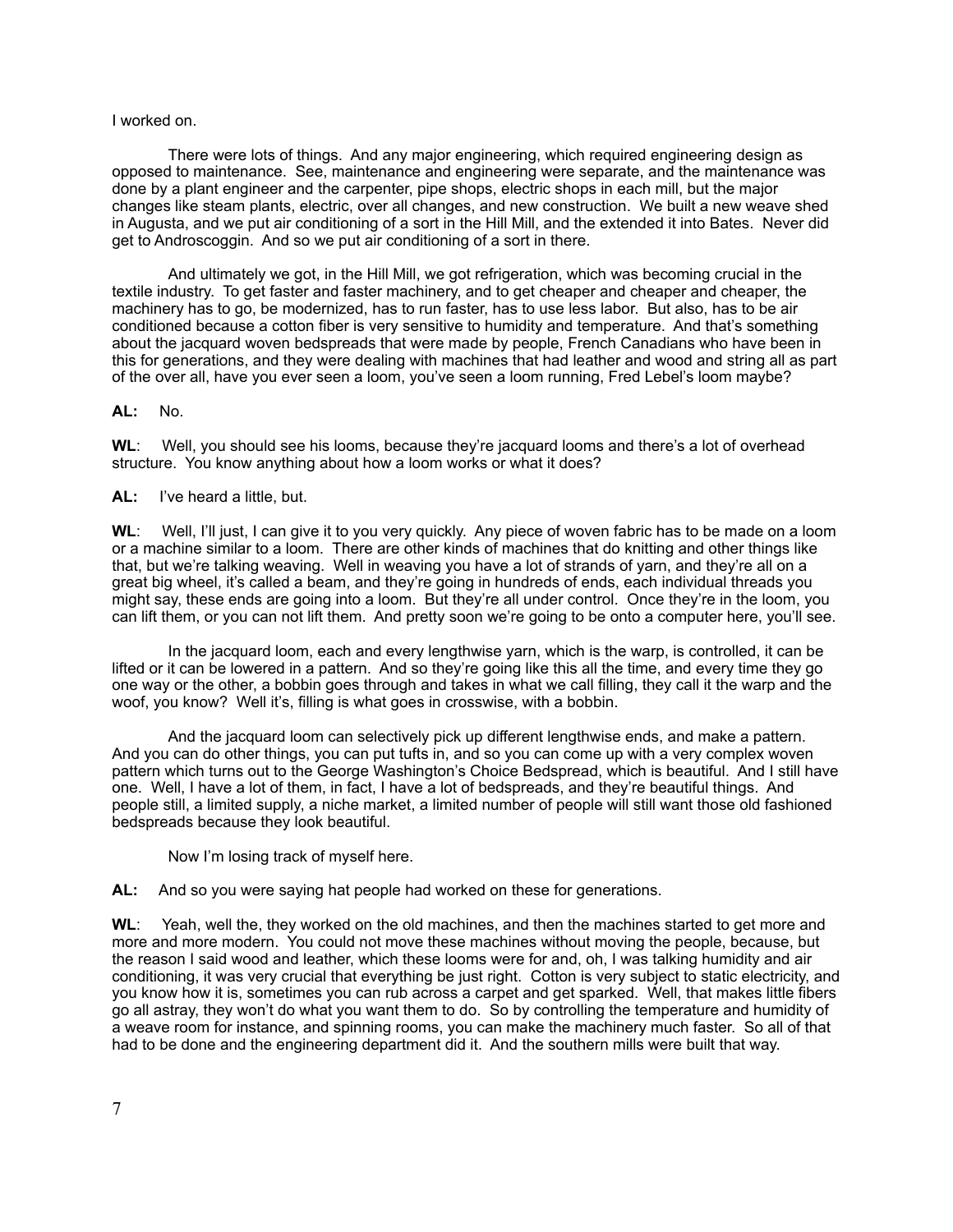There's so much, I could talk for months, you know, and listen, I don't want to blow your ears off. But the South had several advantages to the North. Some were man made and some were not. One that was not was where the cotton was grown, and of course a lot of cotton is grown in Texas, tremendous amount is grown in Texas, and the southern mills were close to that. Another item was labor supply. The northern mills were unionized, the southern mills had cheap labor, they were not.

 So the woollen industry was the first to be sucked out of New England. New England became the original, during the Industrial Revolution, which occurred in Europe in the eighteen hundreds where they had big factories instead of, they got weaving out of the home and into the factory, this all happened in Europe. But then it started in the United States, and they needed power so they looked for rivers, and New England had the rivers, and the rivers of New Hampshire, oh, what's the name, the Merrimack River which runs through Lowell and Lawrence and Haverhill and all, that was one of the first really big developed sources of power for textile mills. And they had water wheels, which were all mechanical, that had great big pulleys on them, ropes and leather belts and shafting.

 I don't know, it's hard for me to tell, explain it all to you, but when I first came to Bates there was still some of that at the Bates Mill and at the Androscoggin Mill, line shafting they called it, driven by, directly from the water wheels. Mechanical power. And we had water, from the Union Water Power Company, at certain periods of the day, always daylight, because everything was done in the daylight, they didn't have electricity for lights at night, and gas was dangerous in a textile mill, you don't want any open flames because cotton textiles are very flammable.

 All of those line shafting had to be removed, and individual electric motors replaced these belts. You've probably been to places like Sturbridge Village and other historic places like that where they show people with spinning wheels and they're treadling them, and everything was done mechanically and by hand. Oh, and the Maine State Museum is a good place, have you ever been to the Maine State Museum? They have a water wheel on the bottom of that, and it's driving some machinery that you can see if you walk down and then you hear it roaring.

 Well, that's what the mills were here, except it was much more elaborate and much more extensive. These shafts, which were three or four inches in diameter, would run the length of the mill. They'd run from let's say Chestnut Street to Cedar Street, or they'd run from Chestnut Street up to the cross canal, Ash Street, the length of the Bates Mill, these great big shafts that were being driven by water turbines at one end or the other of the mills. And these shafts would turn when they turned on the water, and then each machine would have its own belt and the operator, with, there were fingers, little steel fingers and the belt was here, the operator would throw a lever and shift that belt from an idling pulley to a driving pulley, and then the machine would run. I could even show you holes in the floor down at the Bates Mill today where the leather belts went through, to run all that machinery.

 And when I first got there, even at the Bates Mill, the card room was run totally by belts. And the Edwards Mill and the other mills as well, and while I was there all of that got changed. The looms had all been changed, they were all individually motor driven with one horse power or one and a half horse power motors instead of great big fifty and seventy five horse power motors that eventually were used to drive the shafting when the generators were switched from mechanical power to electric power.

 See, all these old mechanical things got replaced by hydro-electric machinery, so that the water wheels would still run, but they ran generators and the generators made electricity, and electricity went to the individual motors. A tremendous change, and a lot of years going by here, 1850 all the way up to, well, 1950 and beyond. A hundred and fifty years is the approximate life of the textile industry in Lewiston, from 1850 to 2000. It was just about over in 2000.

**AL:** You said over time a lot of the names of the different positions changed, like bobbin girl and that sort of thing. Do you know what spurred the changes?

**WL**: Yes, to a degree. It was, I have a hard time sometimes with words, but those were old fashioned, somewhat maybe derogatory terms, and certainly bobbin girl is a little bit derogatory. But overseers, well,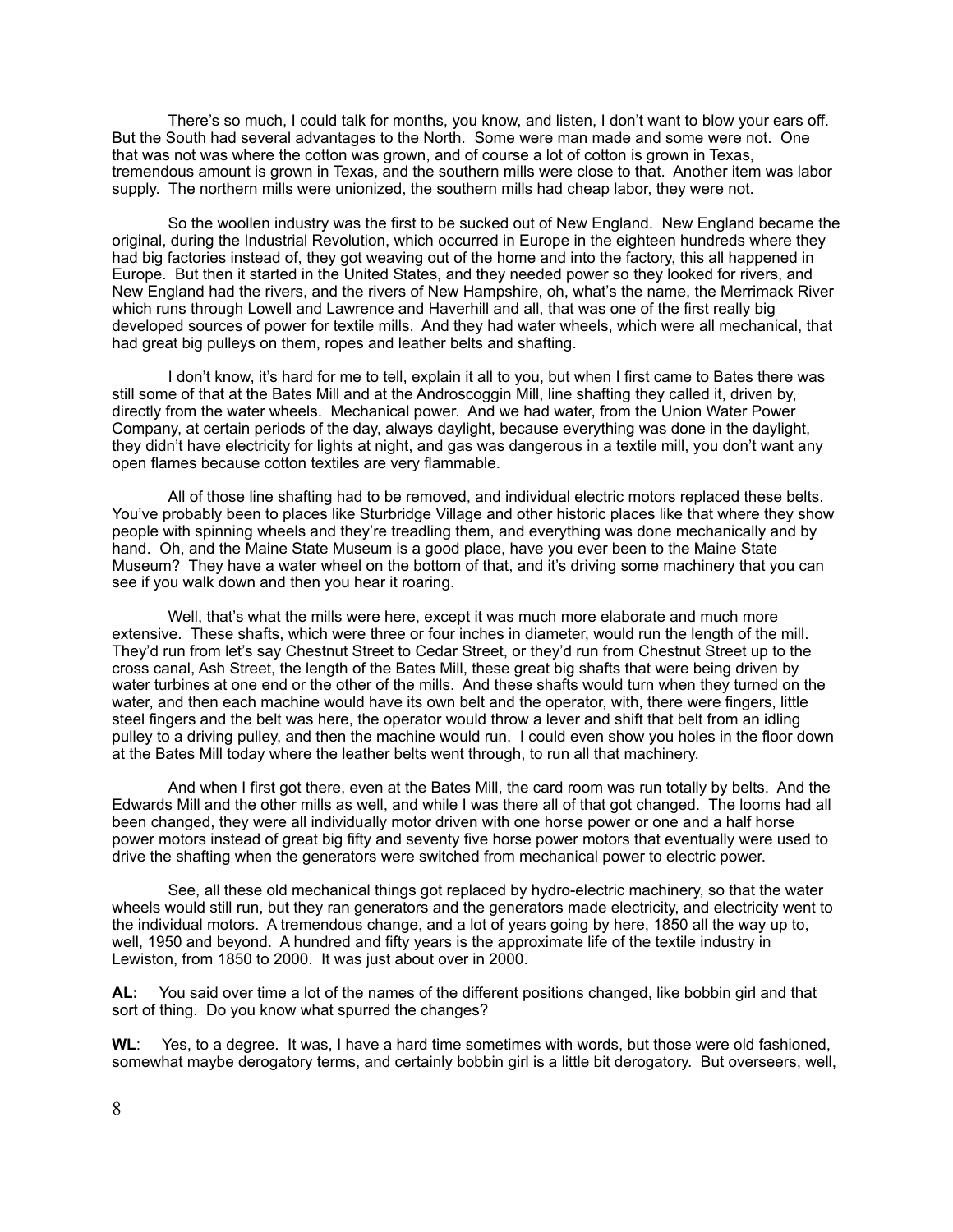the plantations in the South with slave labor had overseers, so it was maybe not quite such a nice name so they began calling them superintendents. And instead of having a second hand and a third hand, and those were assistant administrators. Like every manufacturing department has a boss, so they were all originally called overseer, so you had overseer of carding, which is a process, overseer of weaving, a process, and all the way through, all these different processes. They became, let's see, what did we call them, we call them superintendent. So the overseer became a superintendent, and then all the way down through the line all of these weird names got changed. And it just was what were the times.

**AL:** Do you know what decade that was, when they started changing?

**WL**: Well, when I first got there in 1949 they had all these names. They were changing through, big changes I would say in the fifties. I think by the time the sixties came along they had all the new names.

 You see, the man who ran the mill was called an agent, agent of the Bates Mill, and he became the plant manager. And then it went from there to, plant manager and superintendents and overseers.

**AL:** Did you have much interaction with the union over the years?

**WL**: Oh, tremendous, yes. Me personally? Well not, no, that was not my job, but for many years I had employees and I was a, well my category was overseer when I came in, but I wasn't called overseer, I was called master mechanic. But the master mechanic became the plant engineer, although many of them weren't engineers. I was an engineer, I'm a college trained, professional engineer and had a degree in engineering, that's how I got into this business.

 And there were two, when I came into Bates, I was the second licensed engineer, or qualified, a degree holding engineer. My superior was a self made man, and he'd worked up through mills in Lawrence and Haverhill, he started as an electrician and he worked up, and he became the chief engineer of Bates, but he wasn't an engineer, except as a self made man. He studied ICC, International Correspondence School, ICS, and he studied and he learned and he got degrees from these correspondence schools, and the company made him the chief engineer when 1945 came along. He may have been the second one, the second engineer for the five plants, but he was there, he'd been with the Bates Mill for seventeen years as the master mechanic at the Bates Mill. So he had a load of experience. With the International Correspondence School business he was qualified to design bridges and, he knew strength of materials and things of that sort, which are crucial in the engineering business. You don't want the roof caving and that type of thing, you know.

 And we designed buildings, we built buildings in my department, the engineering department. But the engineering department went out somewhere along the line there, I can't remember exactly when. Certainly by the seventies, the engineering department, and I, because the plants were gone. I mean, we had no need for a central engineering plant because we didn't have these satellite plants any more. So I ultimately became the, well I was chief engineer, and we had a plant engineer, but then he left -

*End of Side A Side B*

**AL:** We are now on Side B.

**WL**: So I don't mean to say that I was crucial or critical or anything like that, but as times change and progress things get more complex, and an education becomes necessary, and so I was a licensed engineer and registered in the state of Maine. And, well you have to be today. Like a dental hygienist has to have a license, and to operate a boiler you have to have a license. And I'm very interested to know what happened at Maine General Hospital in Waterville, did you read about that?

Well, yesterday there was a boiler explosion, and I can't understand why there would be a boiler explosion in a hospital. And it, apparently the boiler was not attended full time. Our boilers were always attended full time. And I was a licensed boiler engineer, along with everything, I was a licensed surveyor,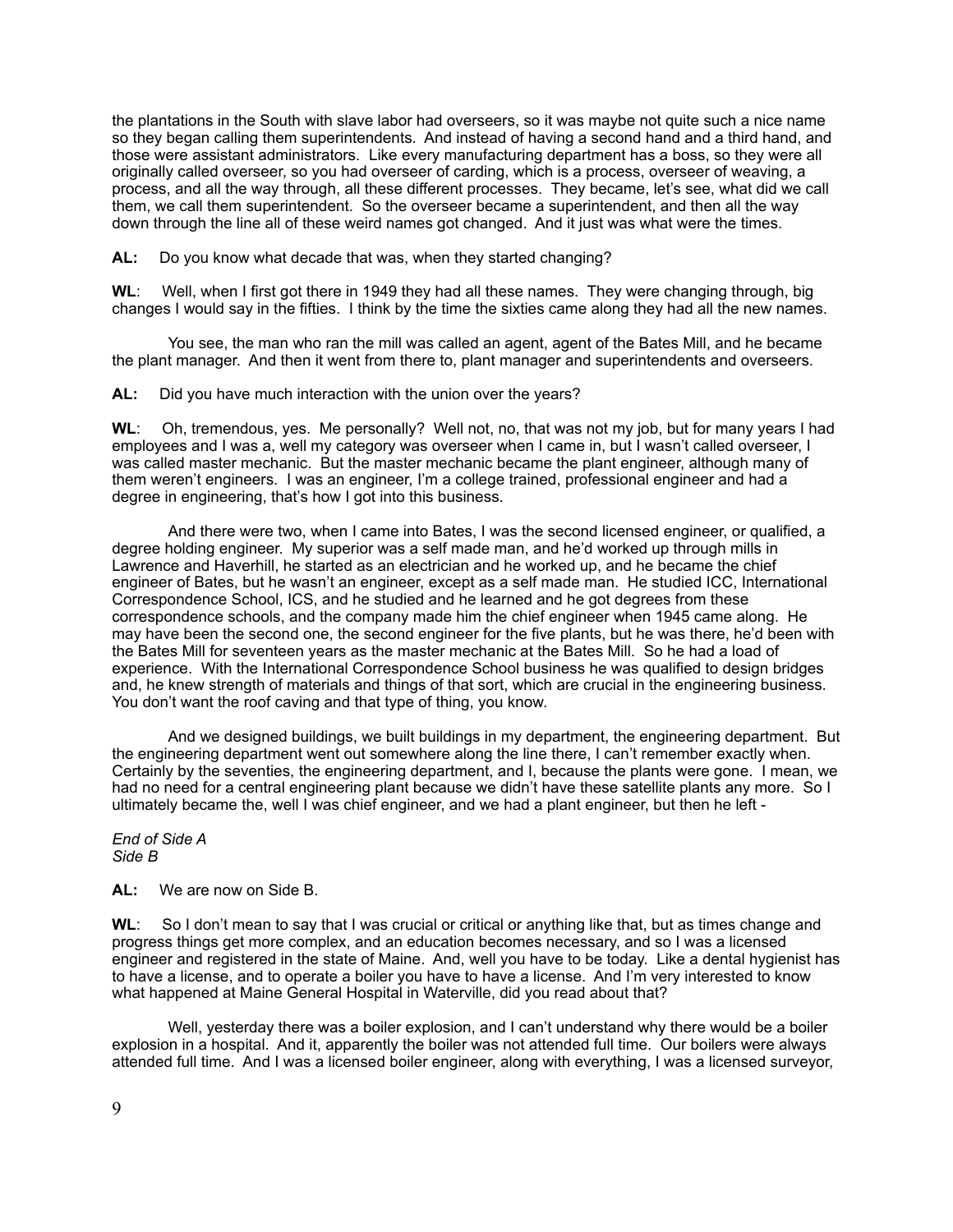state of Maine. Times change, and you have to have responsible people doing work that affects the safety of the public. OSHA had a lot to do with this, when OSHA came in. And the EPA. Of course OSHA is an arm of the EPA, you know that. It's hard to tell.

So anyway, ask me, I'll try to give you shorter answers to cover the territory you want to cover.

**AL:** No, this is great because your descriptions are really helpful. We hope to share this with school children and get them to have an understanding of how looms work and all that, so your descriptions are great.

**WL**: Bates was always, the entire time I was there, had school children coming in from time to time. Every year at a certain time of year there'd be kids coming in. Bates was always good at that, trying to improve community relationships.

**AL:** And they had social activities over the years, too, like bowling and other sports?

**WL**: Oh, Bates had a hockey team that was the top hockey in the country.

**AL:** Really?

**WL**: Yeah.

**AL:** Do you recall how they were able to have (*unintelligible word*)?

**WL**: I can tell you who was running it, it was a man named Larry Charest, and you could look up Larry Charest at the *Lewiston Sun* and you'd find out a lot about the Bates Manufacturing Company hockey team. And they played all over, they went, I know they went to Crookston, Minnesota, because I went to Crookston, Minnesota for a totally different reason, I went out there to get some water wheels which we put in at the Edwards Division, we moved the water wheels from Minnesota to Augusta and made another fifteen hundred kilowatts of power up there on the Kennebec River. See, I was in the heavy engineering part of it.

**AL:** And did you know Denny Blais?

**WL**: I knew who Denny Blais was, oh yes. I didn't know him personally. Oh yes I did know him personally, but my very best friend at the time was a man named Louis Laun, L-A-U-N, and he's still living and I still communicate with him and his wife, and my best, still my, amongst my very best years long friends, and you have those, you know, and visit them in New York state.

 But Louie was the assistant to the president, Herm Ruhm's assistant, and he got his job along about 1947 or '48, and he was a graduate of the same college I was and that's one reason we got together quite quickly when I came here. And as assistant to the president, he was in charge of labor and public relations, and he had, he was in charge of all the labor negotiations and he and Denny had very serious battles. In fact, they went through strikes together, and every time I get with my friend Louis, we talk.

 And Louie has been up here in more recent years, long after he retired, and Denny Blais retired, and we, my wife and I gave a party for Louis and his wife and we said, who would you like to invite to this party? And he said, Denny Blais. And Hal Gosselin. Hal didn't come, but Denny did, and Frank Coffin was another, and he came. And they were all people we knew in those days.

 But anyway, one interesting thing about Louis and Dennis that I remember, the strike, the Hill Mill I think was on strike, and it was terrible. I've been here through strikes, and I've crossed picket lines, but as an engineer I didn't get any duff, nobody bothered me. I was in an ideal position, being chief engineer through all these years, it gave me a wonderful life, because I didn't have to worry about the top management, as a treasurer might, because nobody was interested in the engineering. We got this guy,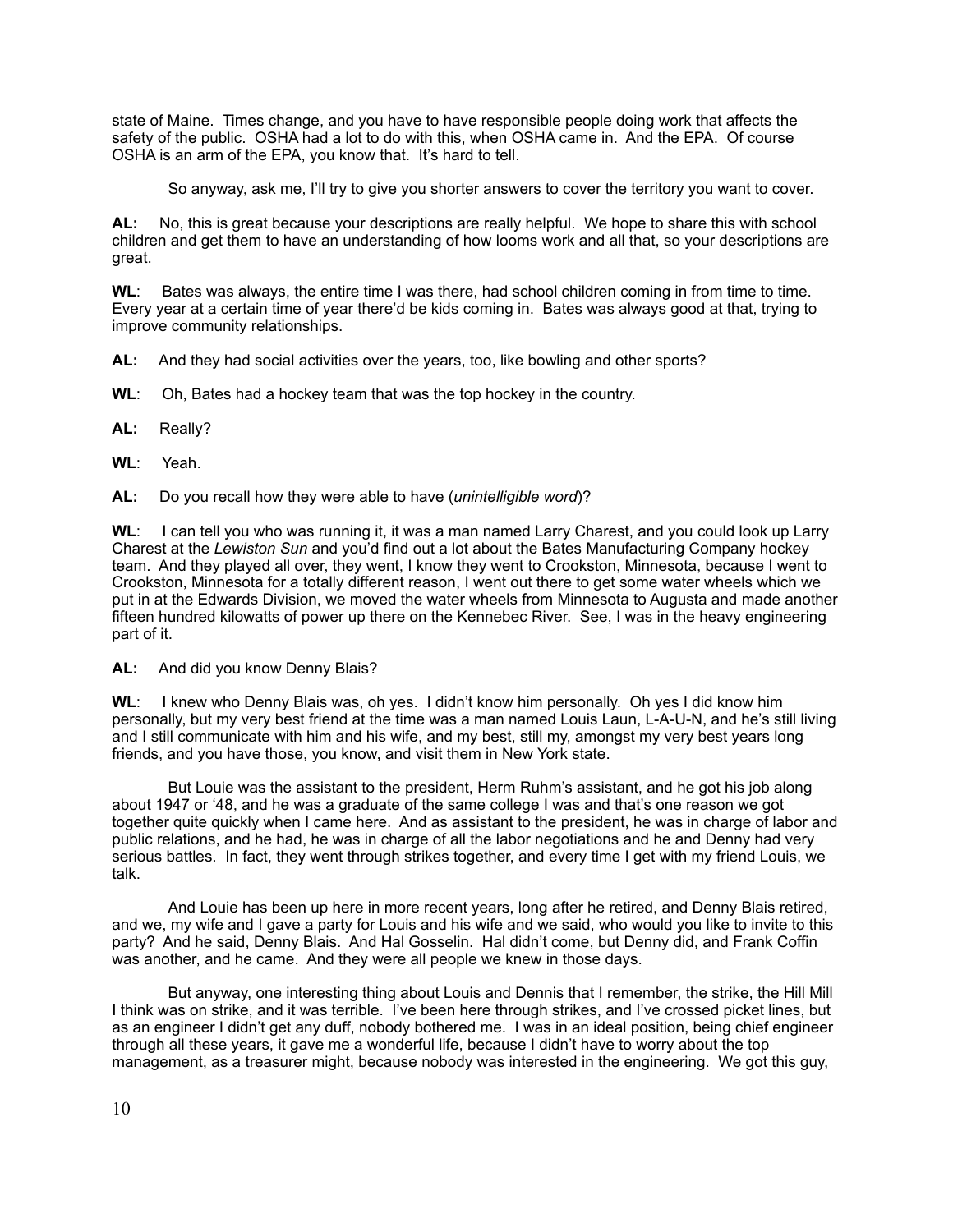Bud Lewis, and he's going to take care of that part of it, and nobody wanted, nobody challenged me for my position. But there's plenty of people challenging for other top jobs, you know.

 Well anyhow, the strike was in the midst of things, and the Catholic Church was involved and people like Sister Rachel were involved. She can tell you a lot about strikes and that type of thing, because both the labor and management would turn to the Church, you see, to kind of get some kind of mediation, you know. Everyone was trying to mediate to try to get these people, but the critical day came and management decided, I don't know the details, management decided they were going to give a little. Where's Denny Blais? So Louis gets on the phone, where's Denny Blais, where's Denny Blais? Well, they found him out at Martindale, on the golf course. They got him in, and they had a resolution, and the strike was over, and both sides declared victory.

 That's what always happened in those things, both sides, as long as you can save face, you've got to come to a point, Denny as the local union manager, he had superiors in the textile workers union, but he was the top man in Lewiston, and Louis was the top man for Bates, and somehow they had to arrange hours, wages, working conditions, whoever, you know, so that both sides can tell their people, we won. And when you get to that point, strike is over. But I got a big kick about it, because they had to get Denny in out of the golf course.

**AL:** Oh, that's a nice story.

**WL**: But you've got to run on, I've got fifty years of it up here and I'm not going to dispense all of that in an hour or two, so best thing is ask questions.

**AL:** I guess sort of a broad but also a specific question to ask you would be, are there any specific recollections that you have from those years in the mill that really stick out in your mind after all these years as -?

**WL**: Well, some that would stick out in my mind but would not be of particularly great public interest. One morning I went down to work and there'd been a cave-in. The phone rang here at the house around six or seven o'clock in the morning, we've got a cave-in. So I went down to the Hill Mill and there's a hole about so big around in the middle of the Hill Mill yard between a seven story building here, and a boiler house and chimney there.

 And the Hill Mill was set up with three generators here, and three generators there, and the water comes in, goes through the generators, comes out into tunnels, we call them tail racers, underneath the building. And those tunnels came together like a Y, and the Y was right on the edge, the back edge of I believe it was Number 3 mill at the Hill Mill, but it was seven stories, and there was a hole there where the tunnel had caved in. Lots of reasons behind it, but it's things like that that strike me.

 I was in Augusta sleeping one night and the phone rings, we got a fire in the opening room. So I have to rush down, and lo and behold we've got a fire and the fire engines are there.

 And floods, when I was at the Edwards Mill, and after when I came over here as chief engineer, almost every spring we had the threat of flooding because the Edwards Mill was very susceptible to flooding. Certain parts of the Bates Mills, and the Continental Mill, of course, was subject to flooding. So I had to put together some means at the Edwards Mill, where I worked, of determining what we should do in advance of the flood. How bad is the flood going to be? It's like being a weather predictor. And how high is the water level going to rise, and what are we going to have to do about it?

 Well, we had lots of lower rooms, weave rooms it happened to be, and with individual and one and a half horse power motors on them, and we had another place, a dye house, where we did fabric finishing with bigger motors and equipment. I would try to predict, and I got pretty good at it after a number of years, of exactly how high the water would rise, and when it would get there. In other words, I would have a lead time of, oh, anywhere from twelve to twenty four hours, watching the weather but also knowing what was happening up river, in Waterville and beyond.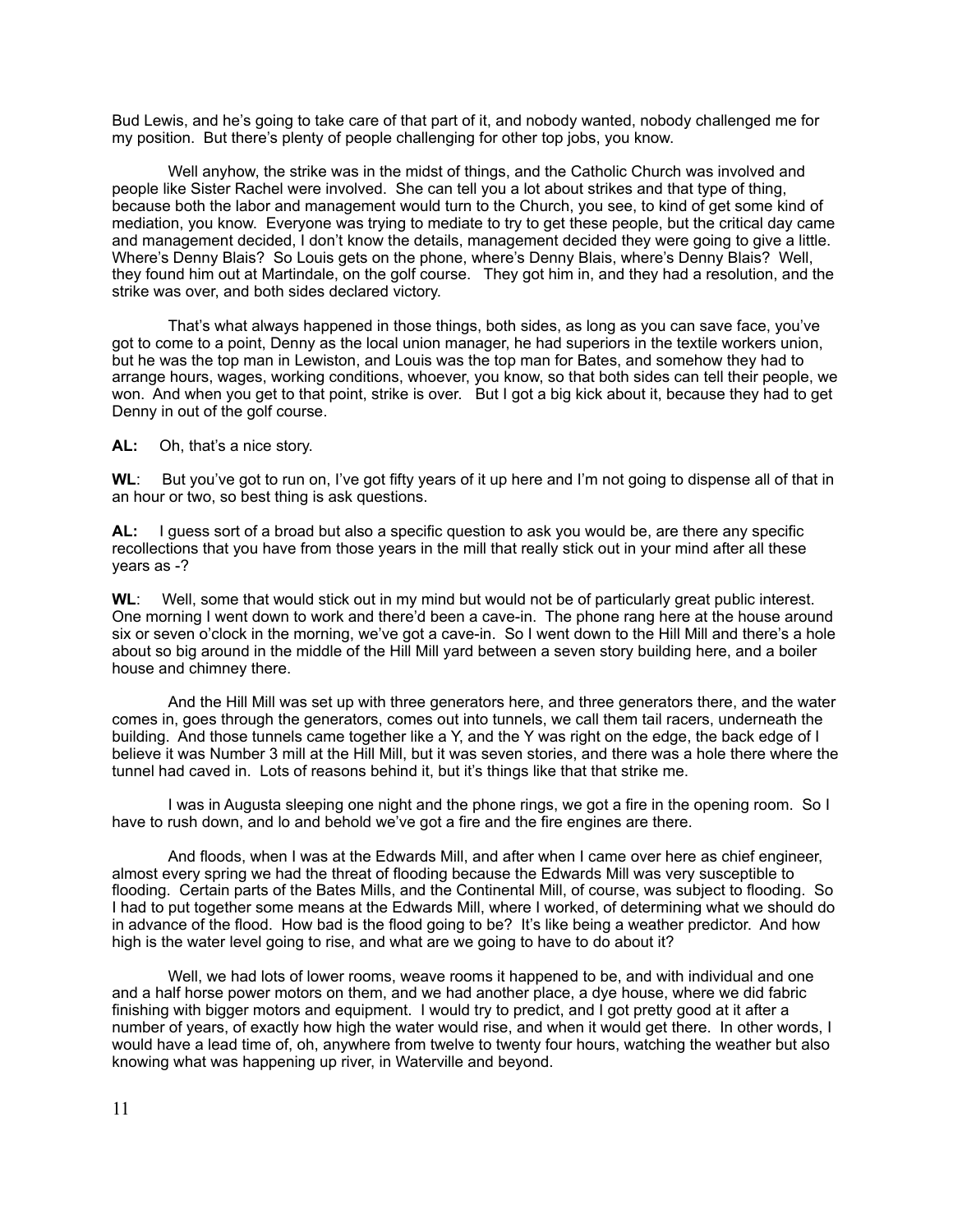Because floods start up river and then they come down, so that you can say, the water in Augusta is going to be at such and such a level, seventeen feet, at six o'clock in the morning, but it's going to be eighteen feet at noon, and it might be twenty feet at another twelve hours. And knowing that, you'd know, well, all of these motors are going to be under water. So I'd call in all my crew and all the rest of the help, I had about sixty employees as a plant engineer, carpenters and mechanics, mill wrights and this type of thing, and they had all their proper equipment and they had chain hoists, and mechanics, loads of people. And then the production people themselves, the weavers and other people, bobbin boys, whoever, they'd all get to work and they'd loosen up these motors and tie them up, get them up above the water level.

 So, those are the things I remember. Crises. Also when new machinery was started up, I was involved in the, I told you about this disciplined fabric. Well, after the disciplined fabric, we got into some other business on bedspreads where we were, and this put Bates way ahead of every other bedspread mill in the country, we were chemically treating, there were a lot of different kinds of bedspreads, these were plain woven bedspreads. The principal one was known as Piping Rock. That doesn't mean anything to you, but Piping Rock is a plain bedspread. There were, oh, everywhere there were Piping Rock, and hospital bedspreads. They don't even have hospital bedspreads any more, they have some sort of a thermal blanket.

 But we put in a tremendous machine that was going to continuously process this, it was going to go in as raw woven fabric right off the loom, and it was going to go through and be totally bleached and dyed. And so had all of this machinery, I put all of that in to replace antiquated machinery which is totally different. Batch type originally. This was continuous process. And if you can just imagine making something in batches, like cooking meals, cooking lots of meals, it's a lot better if you're in an institution to cook it all at once on a continuous process so that instead of having, you put stuff in, you do it and you bring it out, you put it in and bring it out finished, dried, ready to roll up and cut, go to the stitching and so on. That is big in my mind, too.

 There's a lot of things, and individuals that I ran across who, some were very weird and some were very, had tremendous knowledge and could do tremendous feats that you wouldn't think possible, get you out of trouble.

**AL:** In talking to some other people, I've heard about the ingenuity of some of the workers.

**WL**: Oh, tremendous ingenuity.

**AL:** If there were tools or something that they didn't have, they were able to make them.

**WL**: Oh, they, at Bates, and this type of company, especially as the years went by and money was awfully tight, we had to make everything. Some weaver would, well we, there was a man named Gus Mullen who was an overseer in the stitching room at Bates years and years and years ago. And he developed, he had, he was thinking about this all the time, he's watching these women folding bedspreads, and it was quite a chore. He developed a machine, they called it The Horn. It had nothing to do with tooting a horn, but it was a big piece of steel and it was in the shape of a triangle, about this big, and the full width of cloth would be pulled over this, and it would be pulled down and you'd put a fold in it.

 So it was folding cloth, so that when it came out of this machine, it was mostly folded. And all the girls had to do, they had saws, they were knives, electric knives, which were very dangerous to use, but you've seen meat slicers where they put a whole piece of meat in and it goes like that and it cuts the meat into slices? Well, we had something similar, but it was by hand originally. Well, the cloth was being pulled along a long, long table and these girls would take these similar types of knives and go whooosh and cut a whole stack of bedspreads. I don't know, there'd be a stack of bedspreads that high, and they'd cut them all at once. And then at the end people would pull them off and they'd have to round them and trim them and stitch them and sew them and hem them and inspect them.

 It was, the, what we called the finishing room, well, finishing has two different, I don't know exactly what the name of it was but I called it the finishing, dry finishing. It was a huge big room with thirty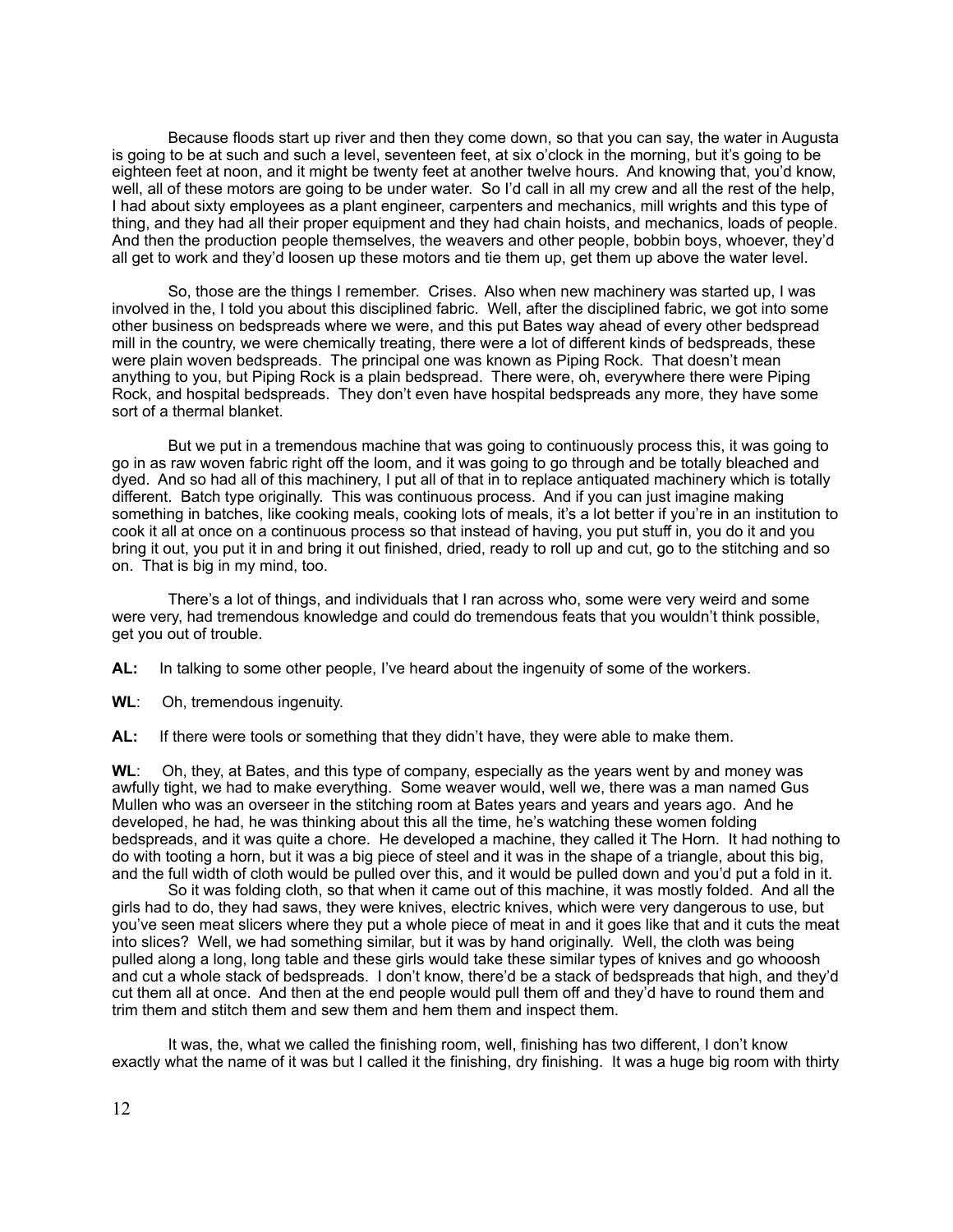five thousand or more square feet, maybe fifty thousand square feet. And you could come in to a stairway, and some stairs went down, but you'd be on a little balcony and you could look out and see this whole room, it's the base of the big weave shed (*unintelligible phrase*), down underneath, and you'd see hundreds of women all busy doing something. And truckloads of bedspreads, blues and greens and yellows and reds, and being whisked around, being stitched, cut and folded and put into packages.

 It came down from upstairs through a slot in the floor and went over this horn and got sort of laid out on tables, and then they'd take it from there and it ended up in a plastic bag ready to go on a shelf in a store. And all of that was done, the labels were put in. It was highly mechanized, but getting more and more and more mechanized all the time.

 But getting back to Gus Mullen, he had the ingenuity, and you never knew who was going to come up with, why don't we do this, or why don't we do that, and so the workers were instrumental in some cases of some very remarkable improvements that helped keep Bates going.

**AL:** So you had a sense that the management was receptive to those ideas.

**WL**: Oh, absolutely, yeah, yeah. Of course there are all those people and some people are more congenial and some people are more adaptive than others, and you had animosity, you had people that didn't like people. I had electricians who wouldn't, I had one particular electrician that I remember who was very good. He wouldn't tell anyone how he did it. And when he got through, he never left a record of what he did to get it going again. He could even change the wiring, but he wouldn't tell anyone. Drove me up the wall. If a machine broke down he'd be the first man I'd call, but eventually he decided he wanted a raise in pay or he wouldn't do it any more. So we had to say, well listen, you know, I can't handle this, you know, I can't let you come to me every time you do something remarkable and ask for a raise in pay. You are the top electrician now, I don't have room in the labor, whatever you call it.

## **AL:** Structure, yeah.

**WL**: The structure, because every job has a rate and it's all union negotiated at the bargaining table. You can't get it. So, I quit. Well, then he applied for a job opening at another, as a station operator, run a generator. That was fine, I needed a station operator so I sent him over there. I knew it wouldn't last long because he'd go crazy. There's nothing to do there except start up the wheels, or change the settings on the wheels, and just, but be there in case of emergency. Deadly. So eventually he broke down and came back and got his old job back.

 But you have people things. One day I had, maybe it was him, maybe it was another electrician, and he had a foreman come in, we didn't call them foremen, but it was a foreman, he was, I guess we called him a superintendent. He was the boss, they called him the boss electrician, because they had the boss piper, the boss (*unintelligible word*), but the boss name, boss was left off after a while.

 The boss electrician would be working with this man down there on a machine, and the machine was broken down, and all the product had to go through that machine. So it was crucial. Bedspreads, who knows, it's going sixty yards a minute, and a bedspread is only two or three yards long maybe, and so there's lots of product coming off of here. So the overseer of the department comes in, the production man, and he says to my electrician, when are you going to get it going, when are you going to get it going. He's right over his shoulder. I got to know, I got to know whether to call in the second shift or not, or to tell them not to come in.

 I had a, one of my men got so upset, he just stood up and left the mill, went home. Of course that made it take even longer. And the man who was doing that was one of my better friends at the mill, he was a, he had a similar job to mine in the chain of organization, he was a superintendent and I was at the superintendent level. We both reported to the plant manager. But I had all of my people, and he had all of his people, and he wanted to know how to handle his people and I was trying to solve a problem.

There's miles of wire in these things, you know, and it can be a short circuit anywhere. And